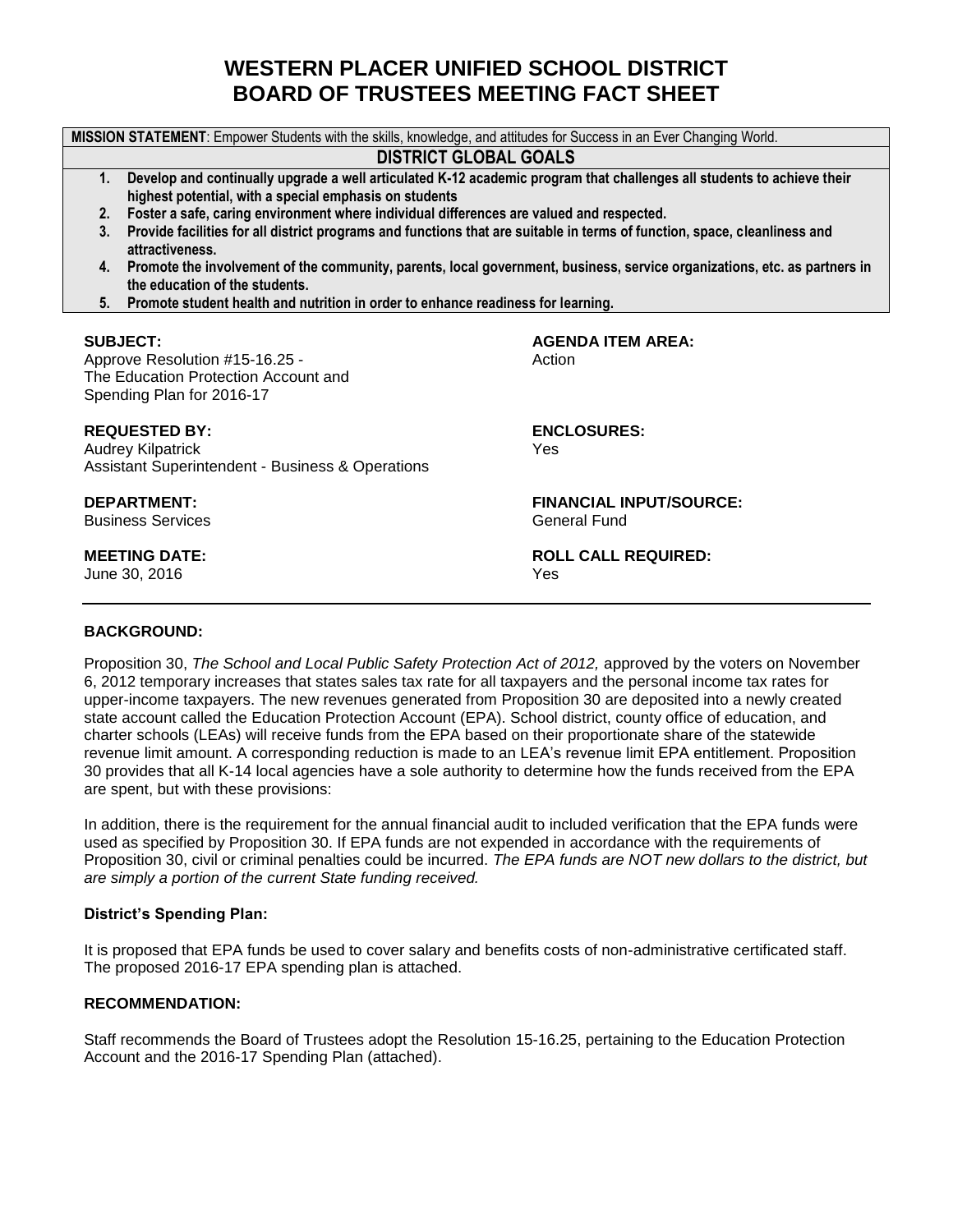## **Western Placer Unified School District 2016-2017 Education Protection Account (EPA) Spending Plan**

Proposition 30, *The School and Local Public Safety Protection Act of 2012*, approved by the voters on November 6, 2012 temporary increases that states sales tax rate for all taxpayers and the personal income tax rates for upper-income taxpayers.

The new revenues generated from Proposition 30 are deposited into a newly created state account called the Education Protection Account (EPA). School district, county office of education, and charter schools (LEAs) will receive funds from the EPA based on their proportionate share of the statewide revenue limit amount. A corresponding reduction is made to an LEA's revenue limit EPA entitlement.

Proposition 30 provides that all K-14 local agencies have a sole authority to determine how the funds received from the EPA are spent, but with these provisions:

- $\circ$  The spending plan must be approved by the governing board during a public meeting.
- $\circ$  EPA funds cannot be used for salaries or benefits of administrators or any other administrative costs.
- o Refer to the attached Program Resource Reports by object and function for which EPA funds are to be used.
- $\circ$  Each year, the local agency must publish on its website an accounting of how much money was received from the EPA and how the funds were expended.

Western Placer Unified School District estimated 2016-17 EPA Entitlement **\$2,433,821**

It is proposed that EPA funds be used to cover salary and benefits costs of non-administrative certificated staff. The percentage of funds used per group is determined by their share of costs to the general fund. Any difference in revenue and/or expenditures will be adjusted in teacher salaries. Total expenditures are greater than projected revenues in the 2016-17 fiscal year.

| Group        | <b>Percentage of GF</b><br><b>Costs per Group</b> | <b>Percentage Applied</b><br>to EPA Funds | Amount       |
|--------------|---------------------------------------------------|-------------------------------------------|--------------|
| Certificated | 65%                                               | 100%                                      | 2,433,821    |
| Classified   | 23%                                               | 0%                                        |              |
| Management   | 12%                                               | Not eligible                              | Not eligible |
|              | 100%                                              | 100%                                      | 2,433,821    |

| <b>Certificated Positions</b> |                   |                      |        |           |  |  |
|-------------------------------|-------------------|----------------------|--------|-----------|--|--|
|                               | Approx. Number of |                      |        |           |  |  |
| Position                      | Employees         | <b>SACS Function</b> |        | Cost      |  |  |
| <b>Classroom Teachers</b>     | 79                | 1000                 | Φ<br>Ф | 2,433,821 |  |  |

## **2016-17 EPA Expenditure Plan – By Object Code**

| <b>Certificated Salaries</b>              | \$6,288,229 |
|-------------------------------------------|-------------|
| <b>Employee Health and Payroll Costs</b>  | 1.960.047   |
| Direct Charge – General Fund Contribution | (5,814,455) |
| <b>Total EPA Expenditures</b>             | \$2,433,821 |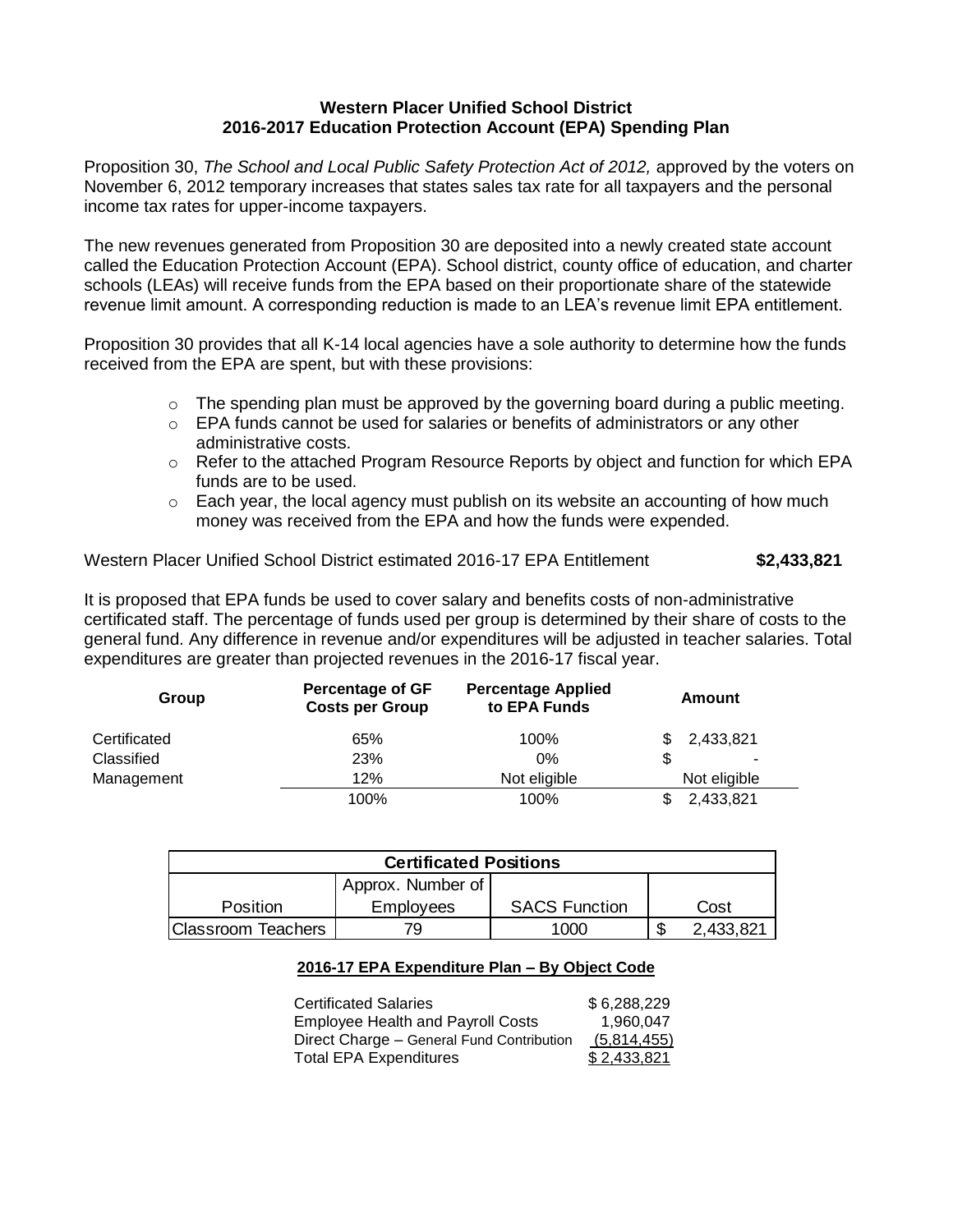## **WESTERN PLACER UNIFIED SCHOOL DISTRICT**

## **RESOLUTION NO. 15-16.25**

## **THE EDUCATION PROTECTION ACCOUNT**

WHEREAS, the voters approved Proposition 30 on November 6, 2012;

WHEREAS, Proposition 30 added Article XIII, Section 36 to the California Constitution effective November 7, 2012;

WHEREAS, the provisions of Article XIII, Section 36(e) create in the state General Fund an Education Protection Account to receive and disburse the revenues derived from the incremental increases in taxes imposed by Article XIII, Section 36(f);

WHEREAS, before June  $30<sup>th</sup>$  of each year, the Director of Finance shall estimate the total amount of additional revenues, less refunds that will be derived from the incremental increases in tax rates made pursuant to Article XIII, Section 36(f) that will be available for transfer into the Education Protection Account during the next fiscal year;

WHEREAS, if the sum determined by the State Controller is positive, the State Controller shall transfer the amount calculated into the Education Protection Account within ten days preceding the end of the fiscal year;

WHEREAS, all monies in the Education Protection Account are hereby continuously appropriated for the support of school districts, county offices of education, charter schools and community college districts;

WHEREAS, monies deposited in the Education Protection Account shall not be used to pay any costs incurred by the Legislature, the Governor or any agency of state government;

WHEREAS, a community college district, county office of education, school district, or charter school shall have the sole authority to determine how the monies received from the Education Protection Account are spent in the school or schools within its jurisdiction;

WHEREAS, the governing board of the district shall make the spending determinations with respect to monies received from the Education Protection Account in open session of a public meeting of the governing board;

WHEREAS, the monies received from the Education Protection Account shall not be used for salaries or benefits for administrators or any other administrative cost;

WHEREAS, each community college district, county office of education, school district and charter school shall annually publish on its Internet website an accounting of how much money was received from the Education Protection Account and how that money was spent;